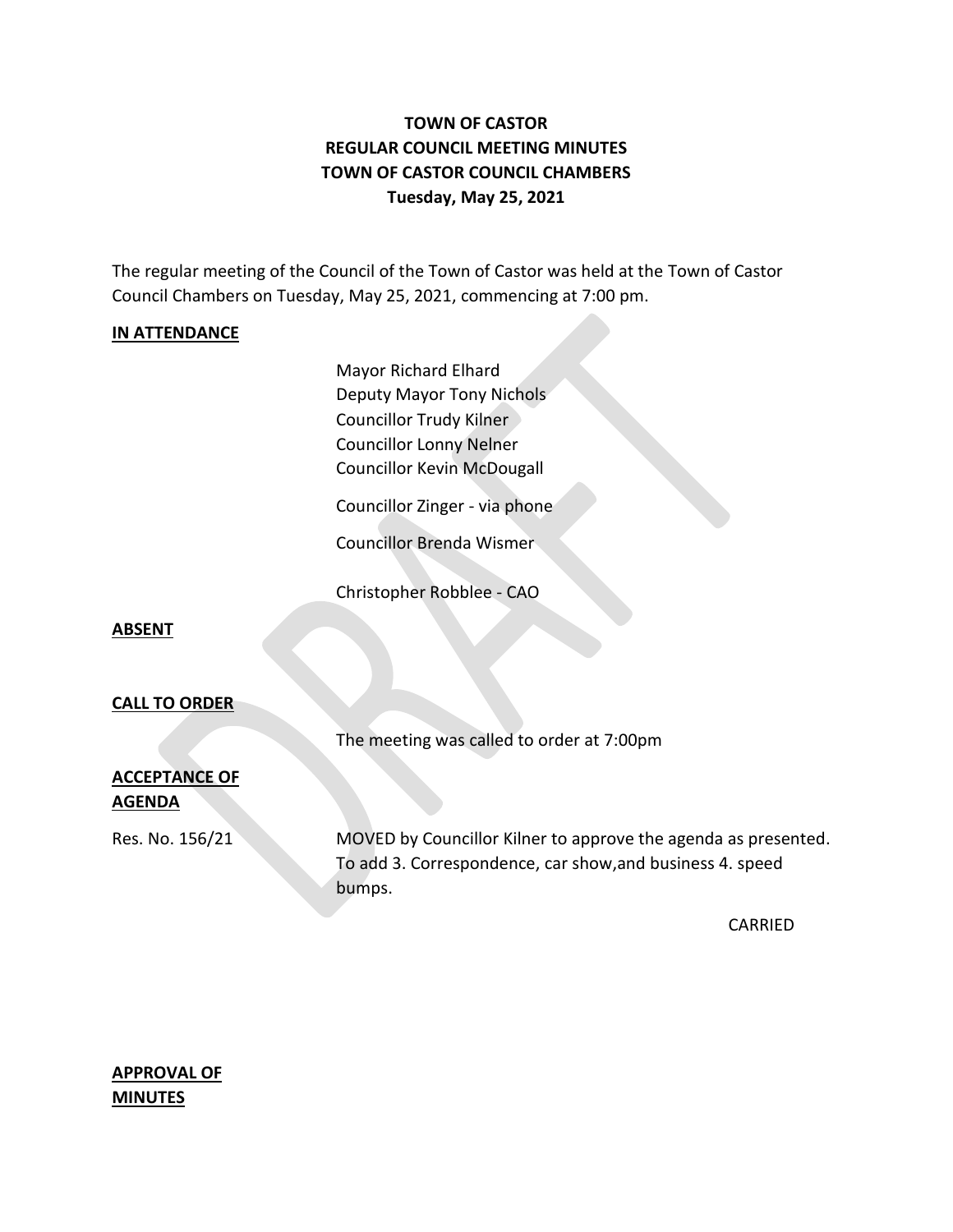| Res. No. 157/21          | MOVED by Councillor Nichols that the minutes of the regular<br>meeting of council held on May 10 <sup>th</sup> , 2021 be approved. Res 145,<br>to remove the items pertaining to councillor Wismer. |                                                                                                                                |  |
|--------------------------|-----------------------------------------------------------------------------------------------------------------------------------------------------------------------------------------------------|--------------------------------------------------------------------------------------------------------------------------------|--|
|                          |                                                                                                                                                                                                     | <b>CARRIED</b>                                                                                                                 |  |
| <b>FINANCIAL REPORTS</b> |                                                                                                                                                                                                     |                                                                                                                                |  |
| Res. No. 158/21          | Schedule "A" and attached to these minutes of Council.                                                                                                                                              | MOVED by Councillor Nelner that account numbers 27061-27091<br>be approved for payment and that the list of Accounts be marked |  |
|                          |                                                                                                                                                                                                     | <b>CARRIED</b>                                                                                                                 |  |
| Res. No. 159/21          | statement as presented.                                                                                                                                                                             | MOVED by Councillor McDougall to accept the water and gas                                                                      |  |
|                          |                                                                                                                                                                                                     | CARRIED                                                                                                                        |  |
| <b>CORRESPONDENCE</b>    |                                                                                                                                                                                                     |                                                                                                                                |  |
| Res. No. 160/21          | MOVED by Councillor McDougall to accept the letter from the<br>prime minister's office as presented.                                                                                                |                                                                                                                                |  |
|                          |                                                                                                                                                                                                     | CARRIED                                                                                                                        |  |
| Res. No. 161/21          | MOVED by Councillor Kilner to table this until next meeting and<br>ask the handi-van group for more information (size and height of<br>van), also get a cost to renovate the space the space.       |                                                                                                                                |  |
|                          |                                                                                                                                                                                                     | <b>CARRIED</b>                                                                                                                 |  |
| Res. No. 162/21          | MOVED by Councillor Zinger to close the road from 50 <sup>th</sup> street,<br>from 49thave to 50 <sup>th</sup> ave on August $14th$ , for the car club group<br>showcase.                           |                                                                                                                                |  |
|                          |                                                                                                                                                                                                     | <b>CARRIED</b>                                                                                                                 |  |

#### **BYLAW**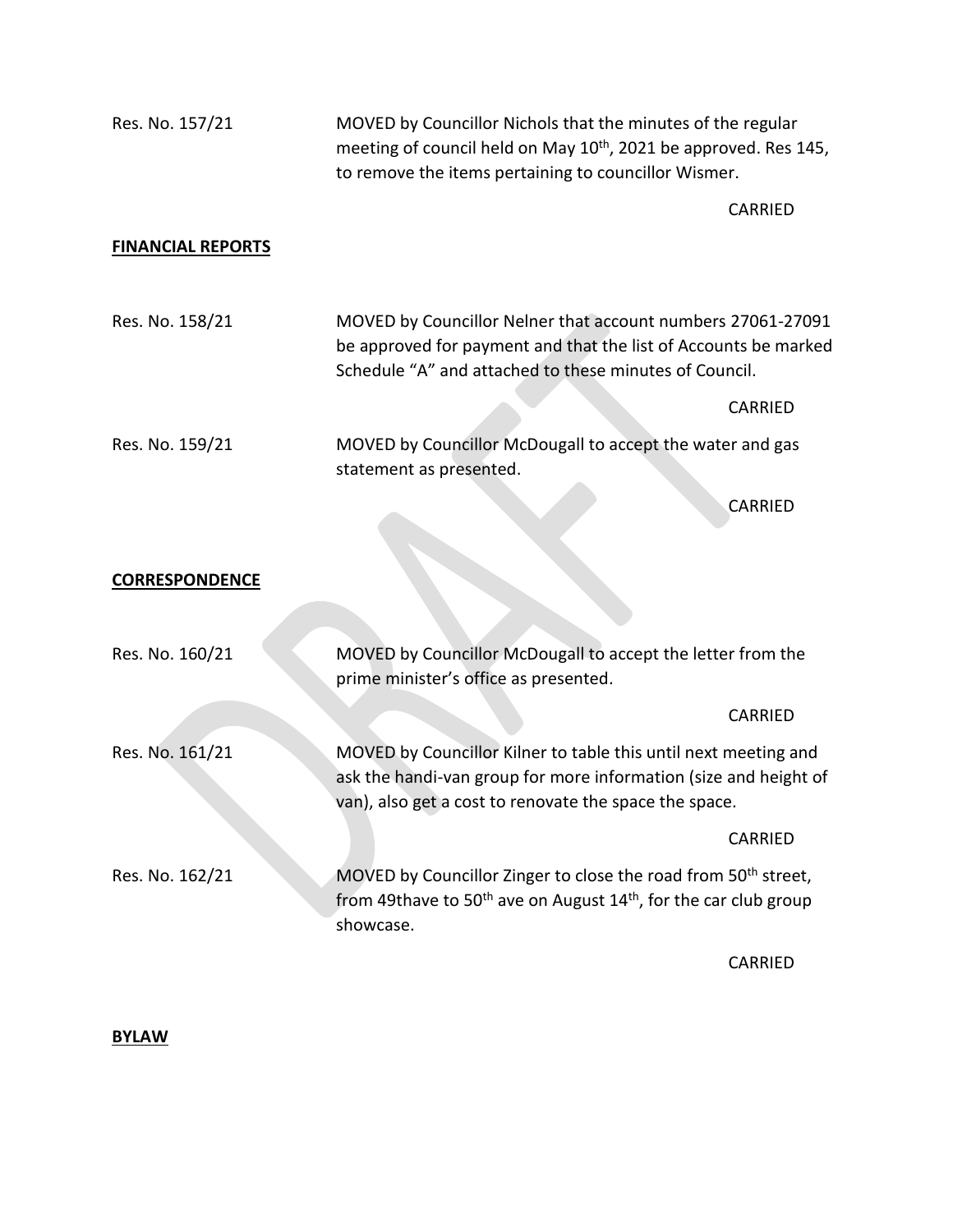## **BUSINESS**

| Res No. 163/21  |                                                                             | MOVED by Zinger to table the Tree Policy as presented.         |  |  |
|-----------------|-----------------------------------------------------------------------------|----------------------------------------------------------------|--|--|
|                 |                                                                             | CARRIED                                                        |  |  |
| Res. No. 164/21 | MOVED by Councillor Elhard to proclaim July 19-24 as drowning<br>awareness. |                                                                |  |  |
|                 |                                                                             | <b>CARRIED</b>                                                 |  |  |
| Res. No. 165/21 | until next meeting.                                                         | MOVED by Councillor Nichols to table the speed bump discussion |  |  |
|                 |                                                                             | CARRIED                                                        |  |  |

#### **COMMITTEE REPORTS**

| Res. No. 166/21 | MOVED by Councillor Zinger for administration to review Andy's<br>building on the grounds of land use violations.        |         |  |
|-----------------|--------------------------------------------------------------------------------------------------------------------------|---------|--|
|                 |                                                                                                                          | CARRIED |  |
| Res. No. 167/21 | MOVED by Councillor Kilner for administration to bring back<br>possible changes to the land use bylaw concerning hedges. |         |  |
|                 |                                                                                                                          | CARRIED |  |
| Res. No. 168/21 | MOVED by Councillor Zinger for move to one meeting of council in<br>July and August.                                     |         |  |
|                 |                                                                                                                          | CARRIED |  |
| Res. No. 169/21 | MOVED by Councillor McDougall to accept the Councillor reports<br>for information.                                       |         |  |

CARRIED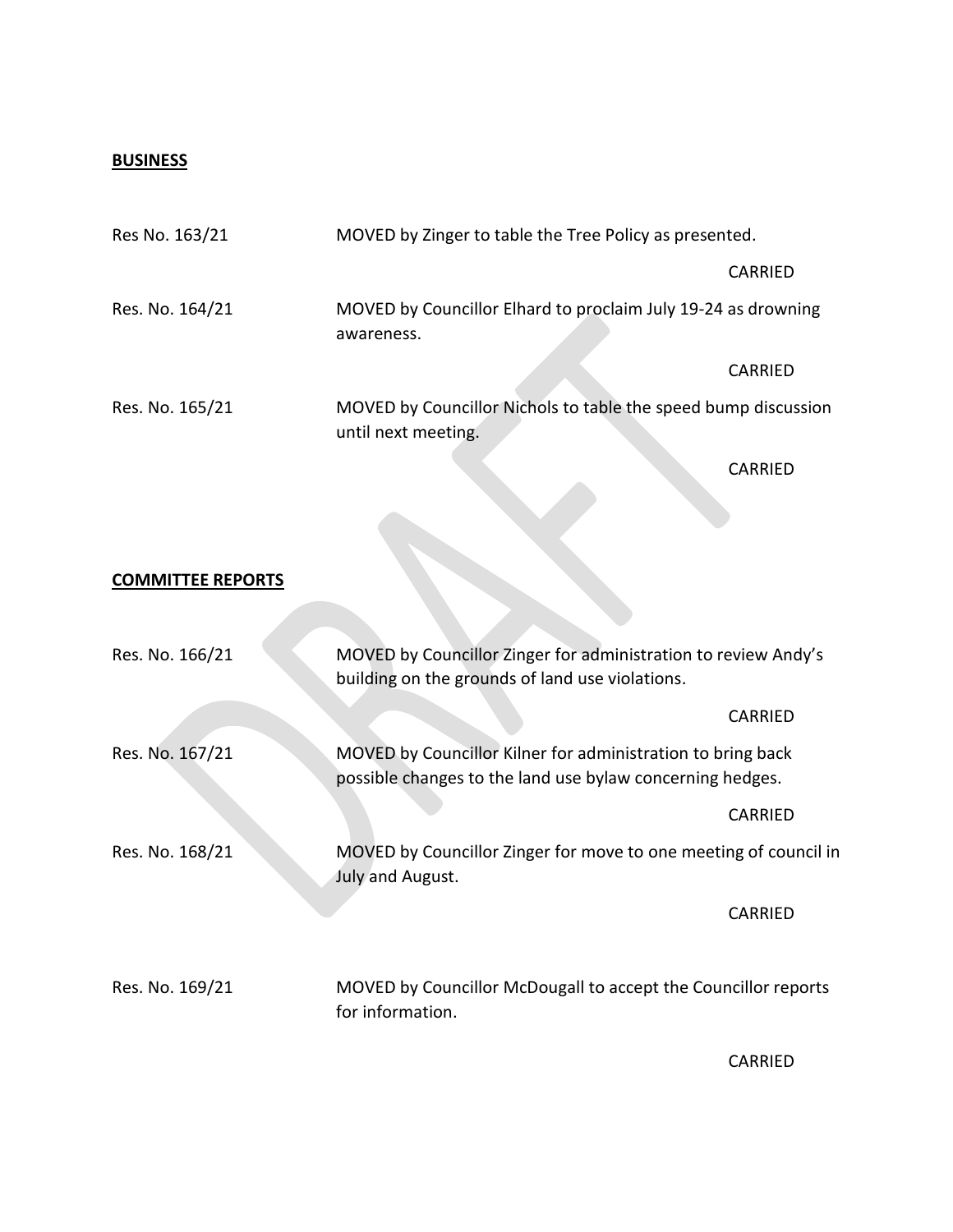| Res. No. 170/21       | MOVED by Councillor McDougall to accept the SMT reports as<br>presented.                   |                |
|-----------------------|--------------------------------------------------------------------------------------------|----------------|
|                       |                                                                                            | <b>CARRIED</b> |
| Res. No. 171/21       | MOVED by Councillor Wismer to accept the C.A.O. report for<br>information.                 |                |
|                       |                                                                                            | <b>CARRIED</b> |
|                       |                                                                                            |                |
| <b>CLOSED SESSION</b> |                                                                                            |                |
|                       |                                                                                            |                |
| Res. No. 172/21       | MOVED by Councillor McDougall for a break                                                  |                |
|                       |                                                                                            |                |
|                       | Council breaks at 8:44pm                                                                   |                |
|                       | Council returns at 8:49pm                                                                  |                |
| Res. No. 173/21       | MOVED by Councillor McDougall to enter a closed session under<br>section 17.               |                |
|                       |                                                                                            | <b>CARRIED</b> |
|                       |                                                                                            |                |
|                       | Council Entered a closed session at 8:49                                                   |                |
| Res. No. 174/21       | MOVED by Councillor Nelner to exit a closed session                                        |                |
|                       |                                                                                            | CARRIED        |
|                       | Council Exit a closed session at 9:27                                                      |                |
|                       |                                                                                            |                |
| Res. No. 175/21       | MOVED by Councillor Kilner to enter into a tax payment plan with<br>roll 00180 like clark. |                |
|                       |                                                                                            | <b>CARRIED</b> |

## **ADJOURNMENT**